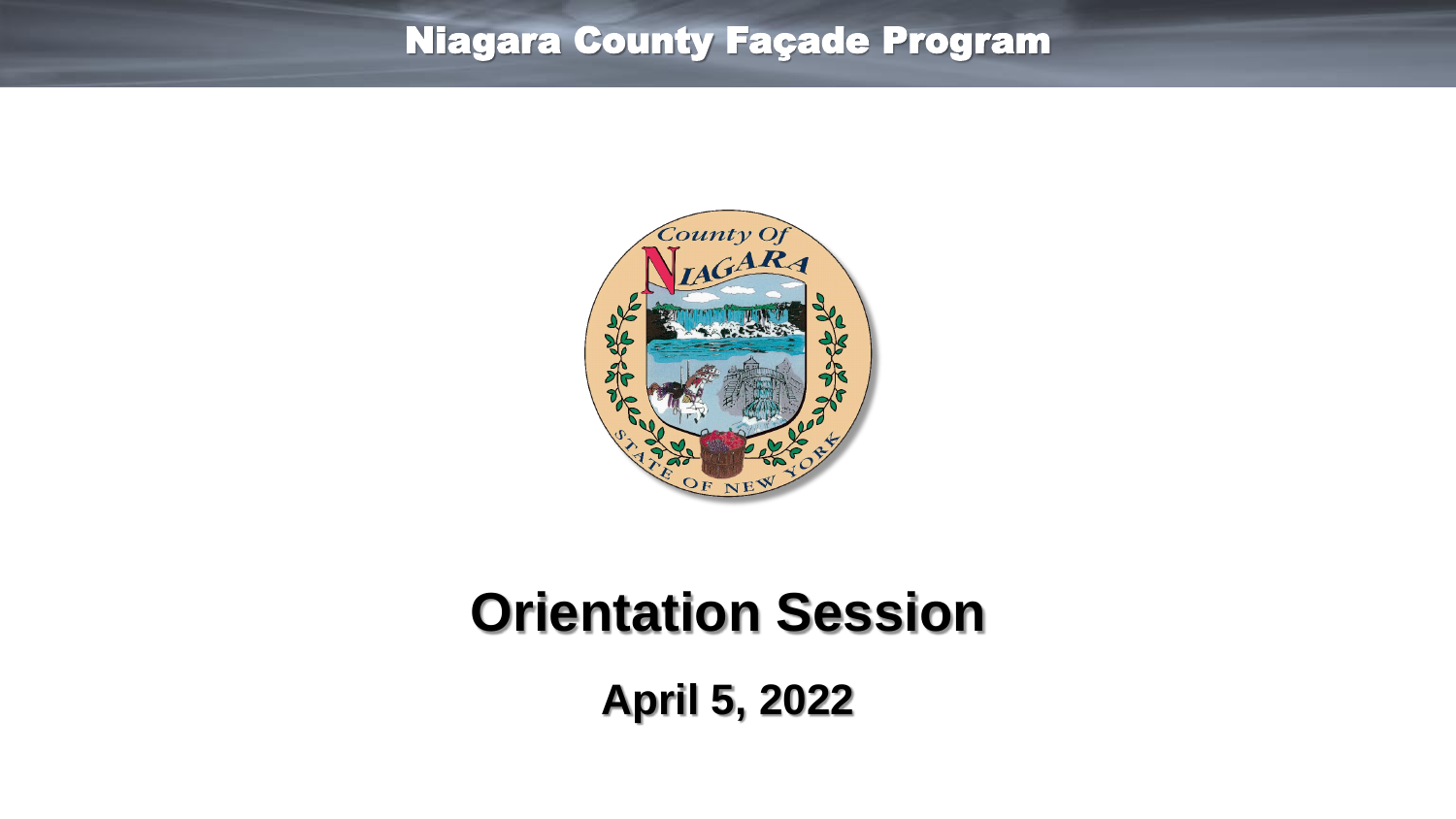#### **General Housekeeping**

- Attendees will remain muted throughout the presentation
- Questions can be asked using the Q&A Panel located at the bottom of your screen. You will find it by clicking on the button with the three dots
- **\*** Please hold your questions until the end, as many of them will be addressed during the presentation



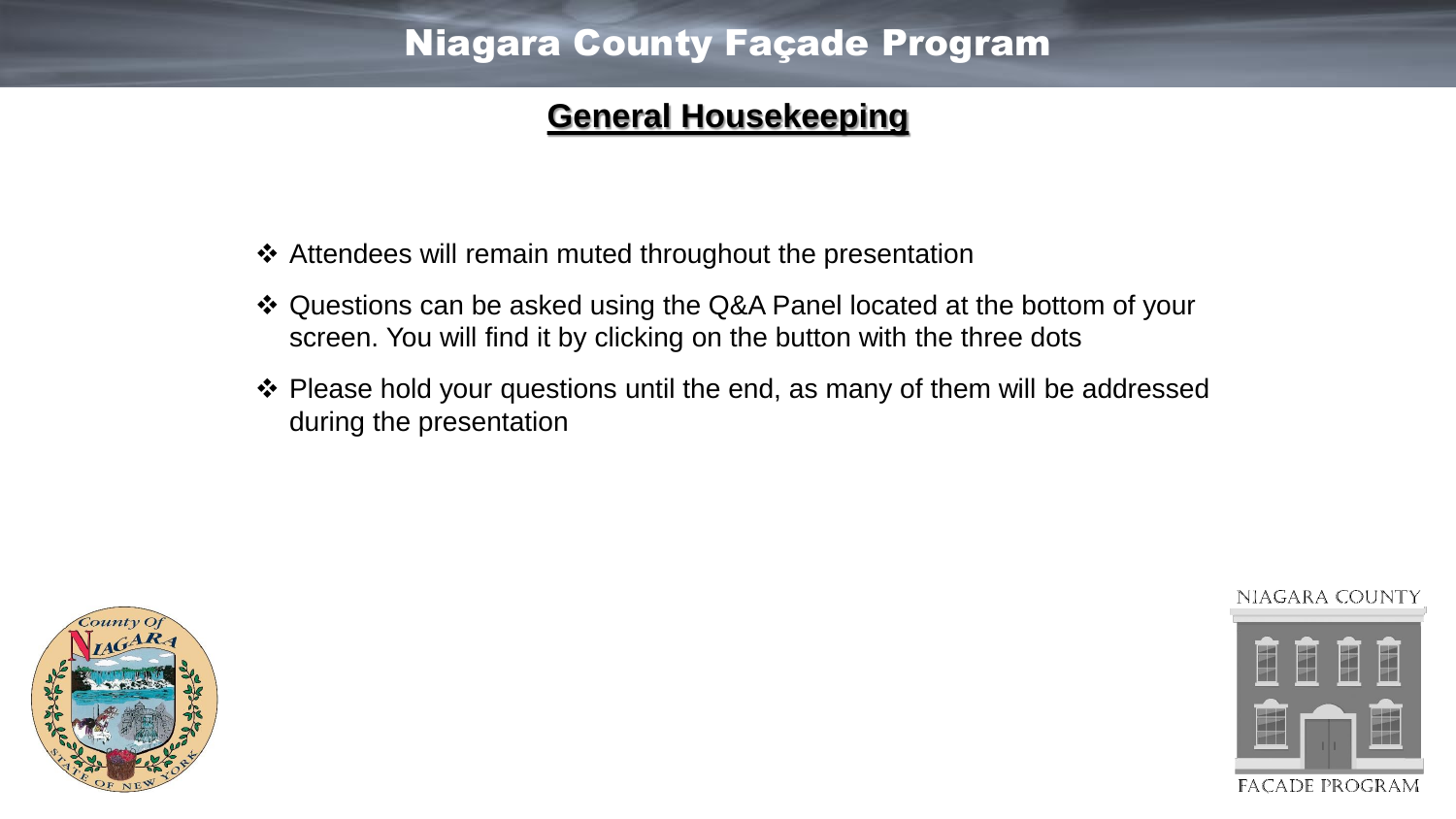#### **Program Description**

- Niagara County received funding from the American Rescue Plan Act, Small Business Economic Assistance, which is designed to aid small businesses in response to the negative economic impacts of the COVID pandemic
- With this funding the Niagara County Legislature created the Niagara County Façade Improvement Program (NCFP)
- The program will provide dollar for dollar matching grants up to \$50,000



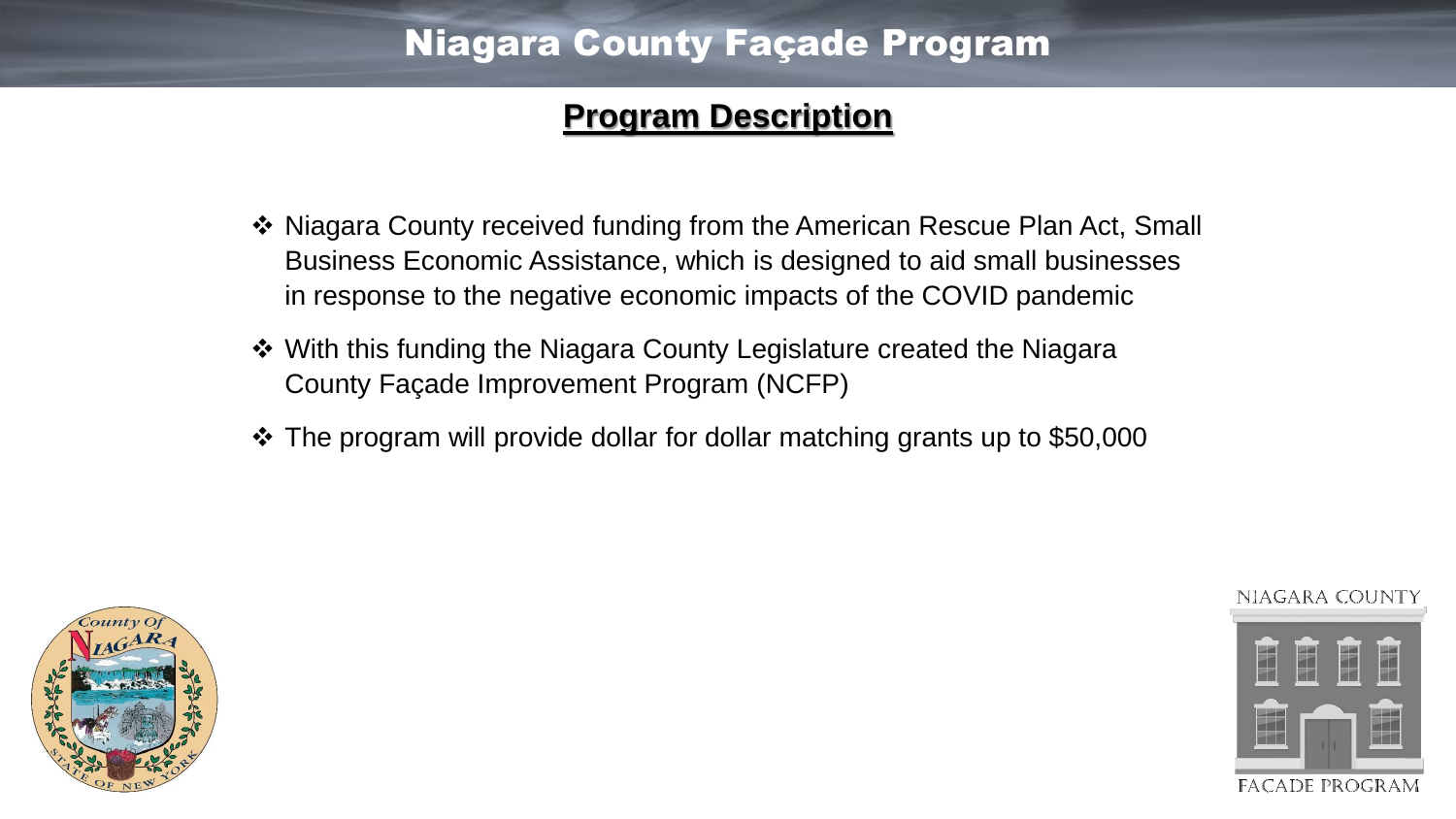## **Intent of Funding**

- Jumpstart façade improvement projects impacted by the COVID-19 pandemic
- Support businesses that have been negatively impacted by the COVID-19 pandemic
- Revitalize existing buildings in our traditional downtowns and main streets
- Enhance the aesthetics of our community and the economic vitality of our business districts
- Preserve significant and historic buildings and encourage the adaptive reuse of buildings to accommodate new uses
- Create an environment that attracts investment, fosters development, and creates new business opportunities
- Assist property owners in making buildings energy efficient and code compliant, including meeting ADA requirements
- **❖ Leverage private sector investment**



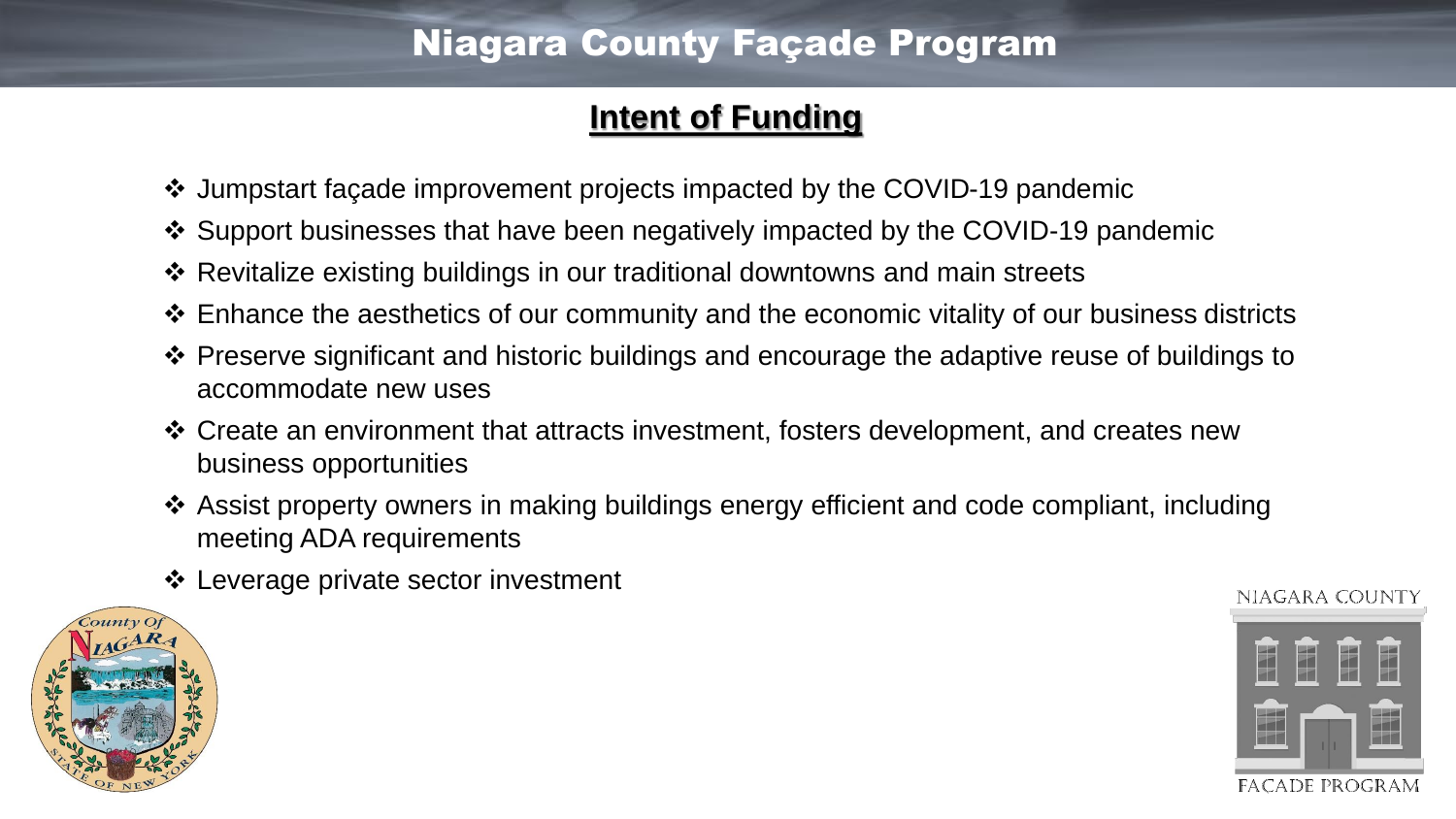## **Eligible Applicants and Area**

#### **Eligible Applicants:**

**\*** For-profit and nonprofit business owners or property owners that either owned or were established in the proposed project location in January 2020.

#### **Eligible Areas:**

 Project location must be a "Main Street" or well defined business district. A "Main Street" is a major commercial street containing a mix of retail stores, restaurants, services, entertainment venues, and offices. A well-defined business district is an area of commercial activity, broader than a single street, that is also characterized by a mix of these uses. The boundaries of the business district could be defined by a business and professional organization, business improvement district, or commercial zoning district.





NIAGARA COUNTY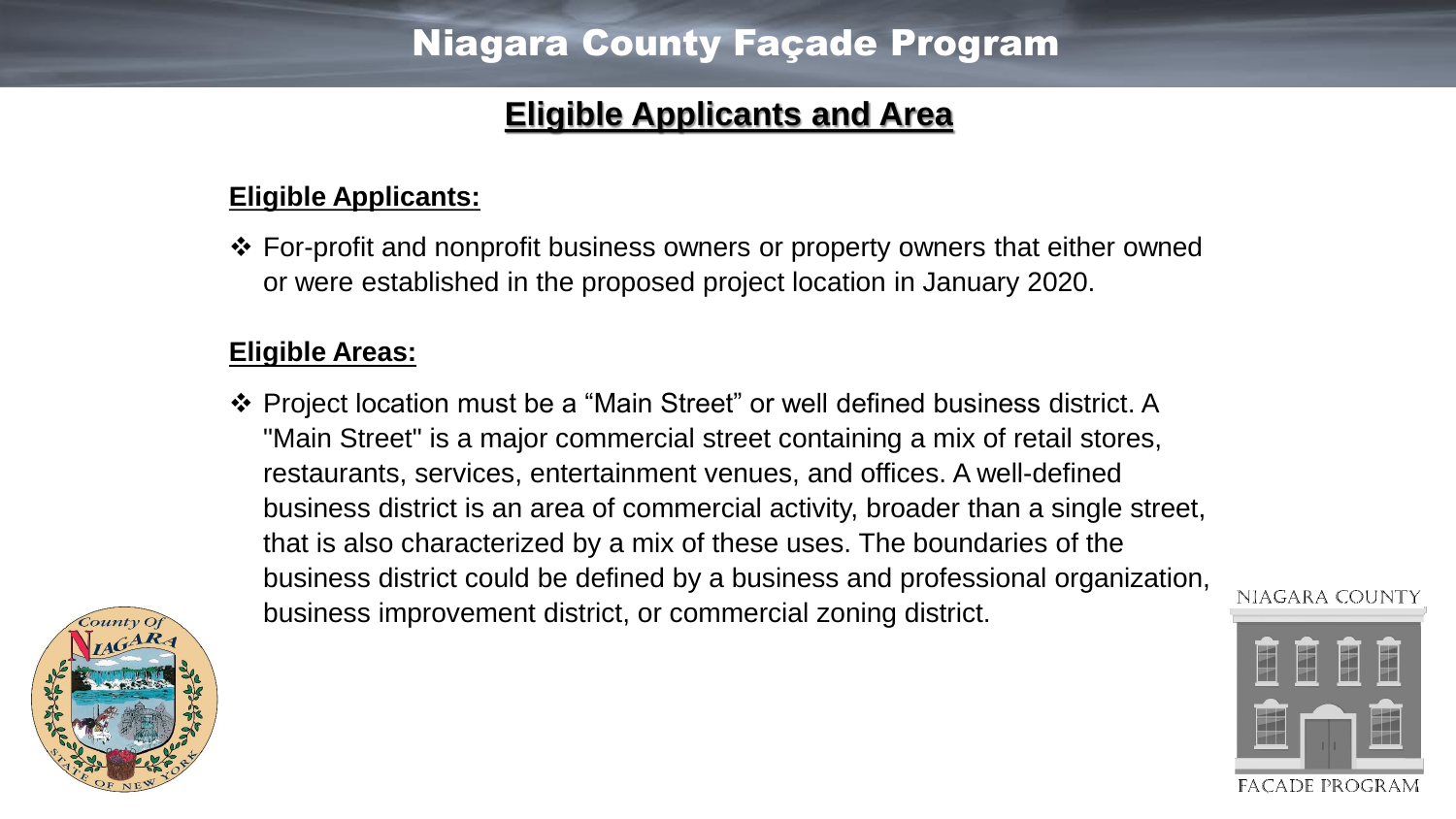### **Eligible Expenses Verses Non-Eligible Expenses**

#### **Eligible Expenses**

Permanent Improvements to the Business or Façade

- $\checkmark$  Signage
- $\checkmark$  Siding
- Windows
- Exterior Painting
- **√** Doors
- $\checkmark$  Awnings
- $\checkmark$  Stairs, etc.



#### **Ineligible Expenses**

Items that could be considered

- x Temporary
- x Seasonal
- x Removable
- x Plans
- x Studies
- x Routine Professional Services

#### NIAGARA COUNTY

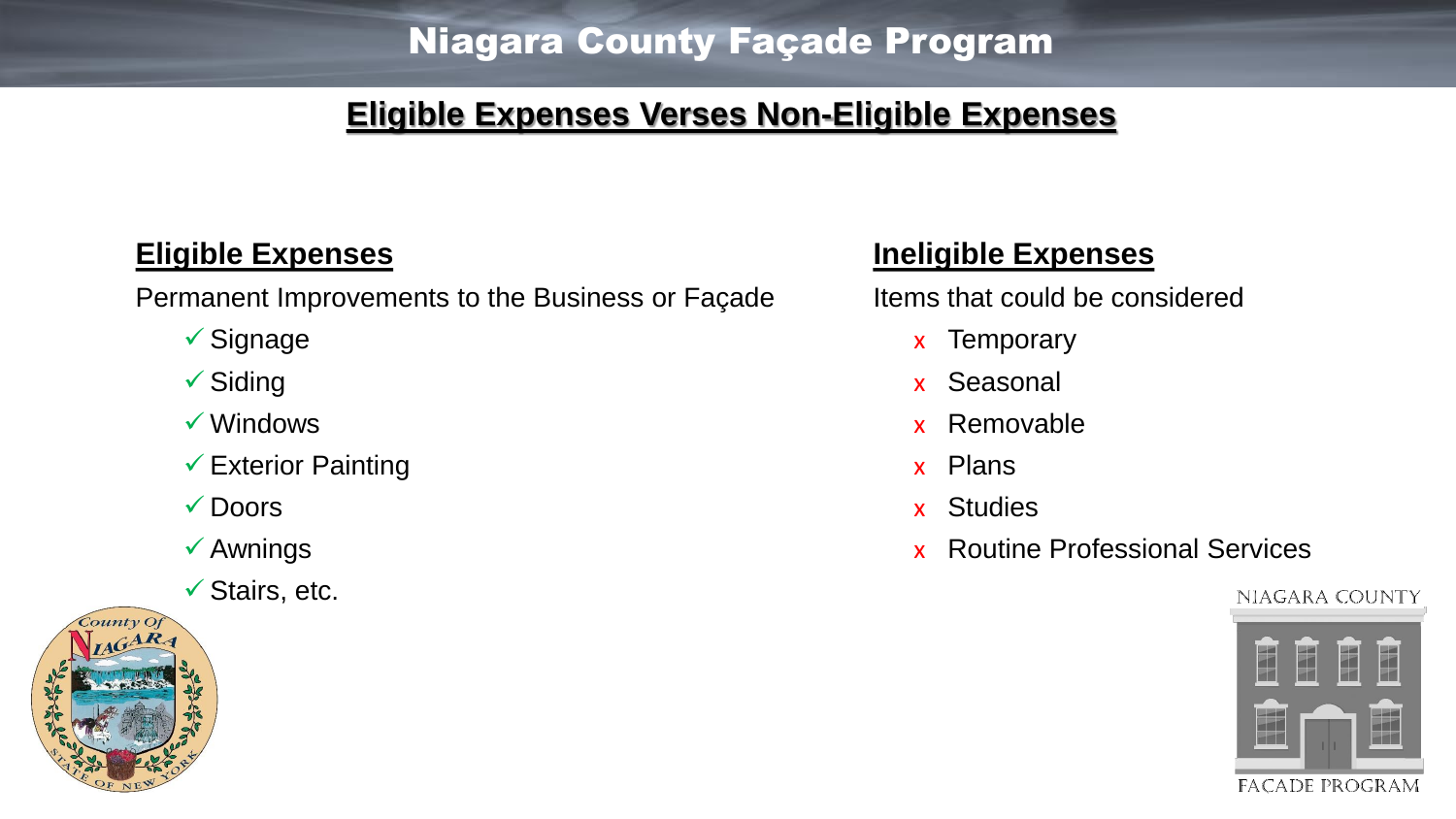#### **Application Process and Procedure**

Application deadline is May 6, 2022

Application submissions **must** include all of the following in order to be deemed complete and eligible for funding consideration:

- ❖ Application
- Letter of support from local elected official
- Letter of support from building owner, if owner is not the applicant
- Minimum of two bids/proposals for project work
- ❖ Proof of matching funds





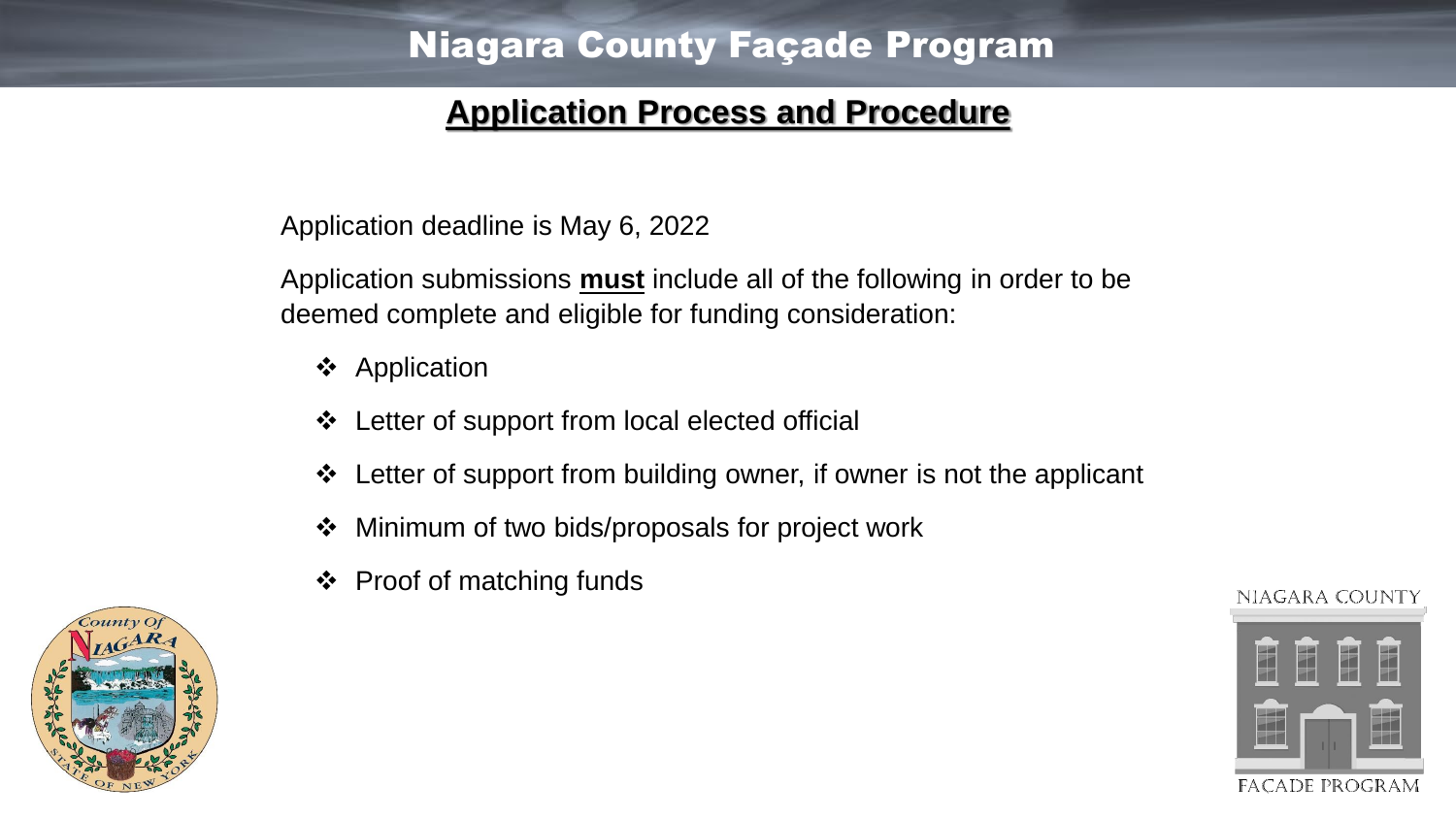#### **Project Review and Award Process**

- Committee will complete the review process by May 27, 2022
- Award letters will be sent out by June 1, 2022
- Grant agreements need to be signed and returned by June 10, 2022
- Applicants will be provided a Niagara County Façade Program project sign upon submission of grant agreement



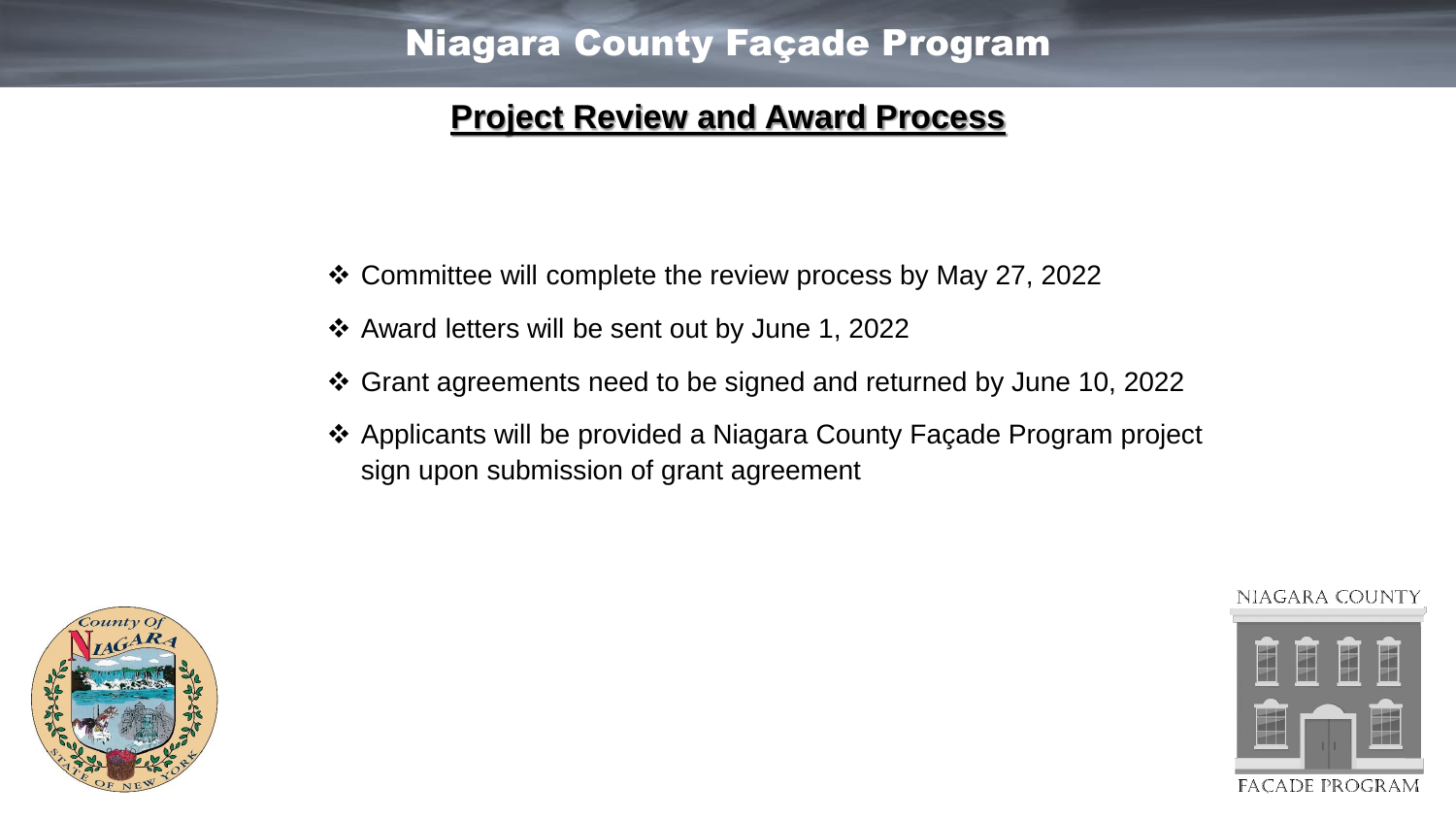#### **Obligations of Grant Recipient**

- Provide a dollar-for-dollar match of the grant funds awarded
- Post Niagara County Façade Program sign at project site
- Make site available for Niagara County Façade Program site tour and/or photos
- Maintain ownership of the property for three (3) years following completion of the program



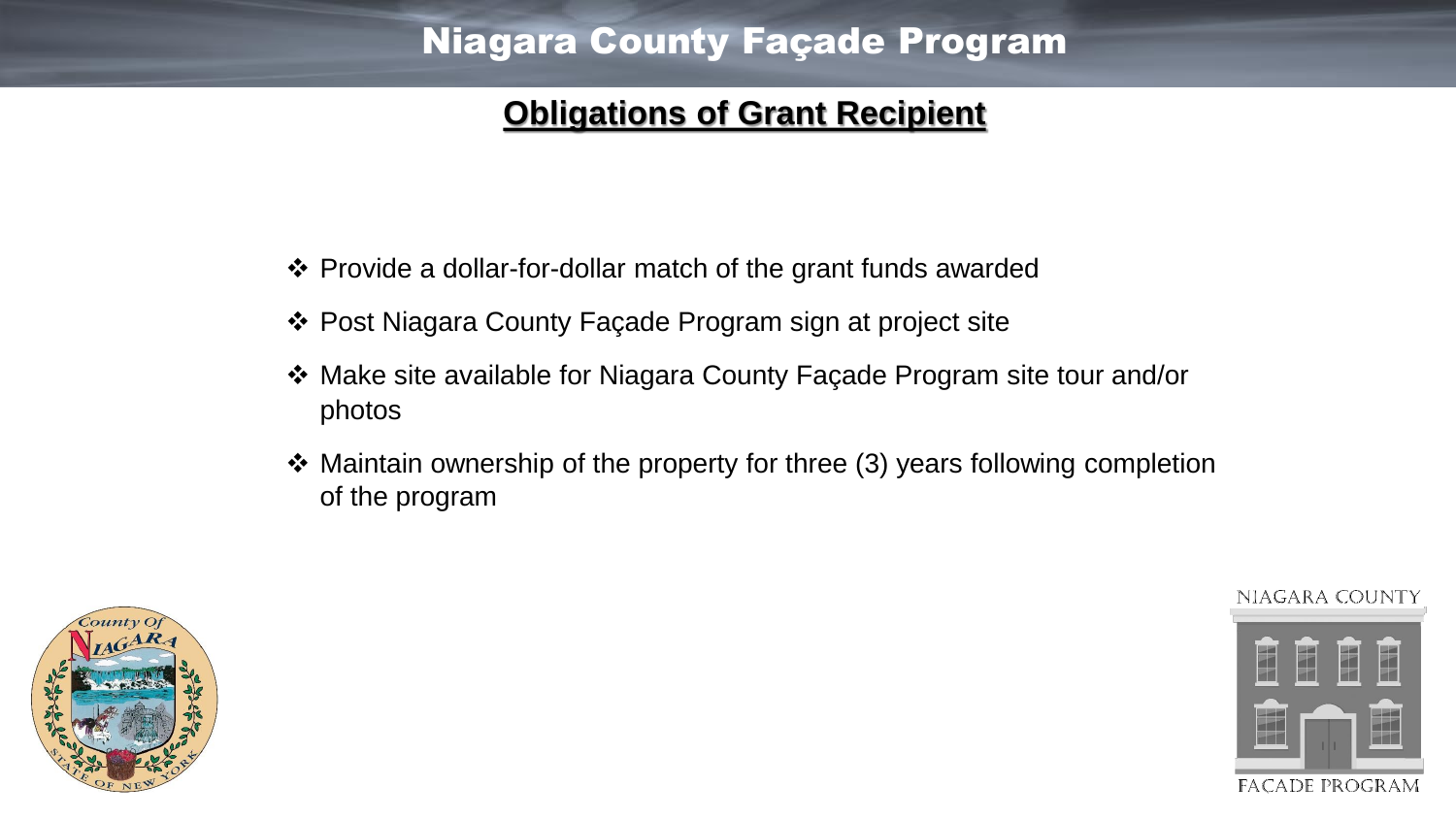#### **Potential Banking Options**

Five Star Bank Jose Mendoza, Senior Business Banking Manager [jjmendoza@five-starbank.com](mailto:jjmendoza@five-starbank.com) (845) 943-0719

> Pursuit Lending Sherri Falck, Assistant Vice President (716) 364-2081 [Sfalck@pursuitlending.com](mailto:Sfalck@pursuitlending.com)



**PathStone** Yahaira Zapata, Business Development [yzapata@pathstone.org](mailto:yzapata@pathstone.org) (585) 340-3334



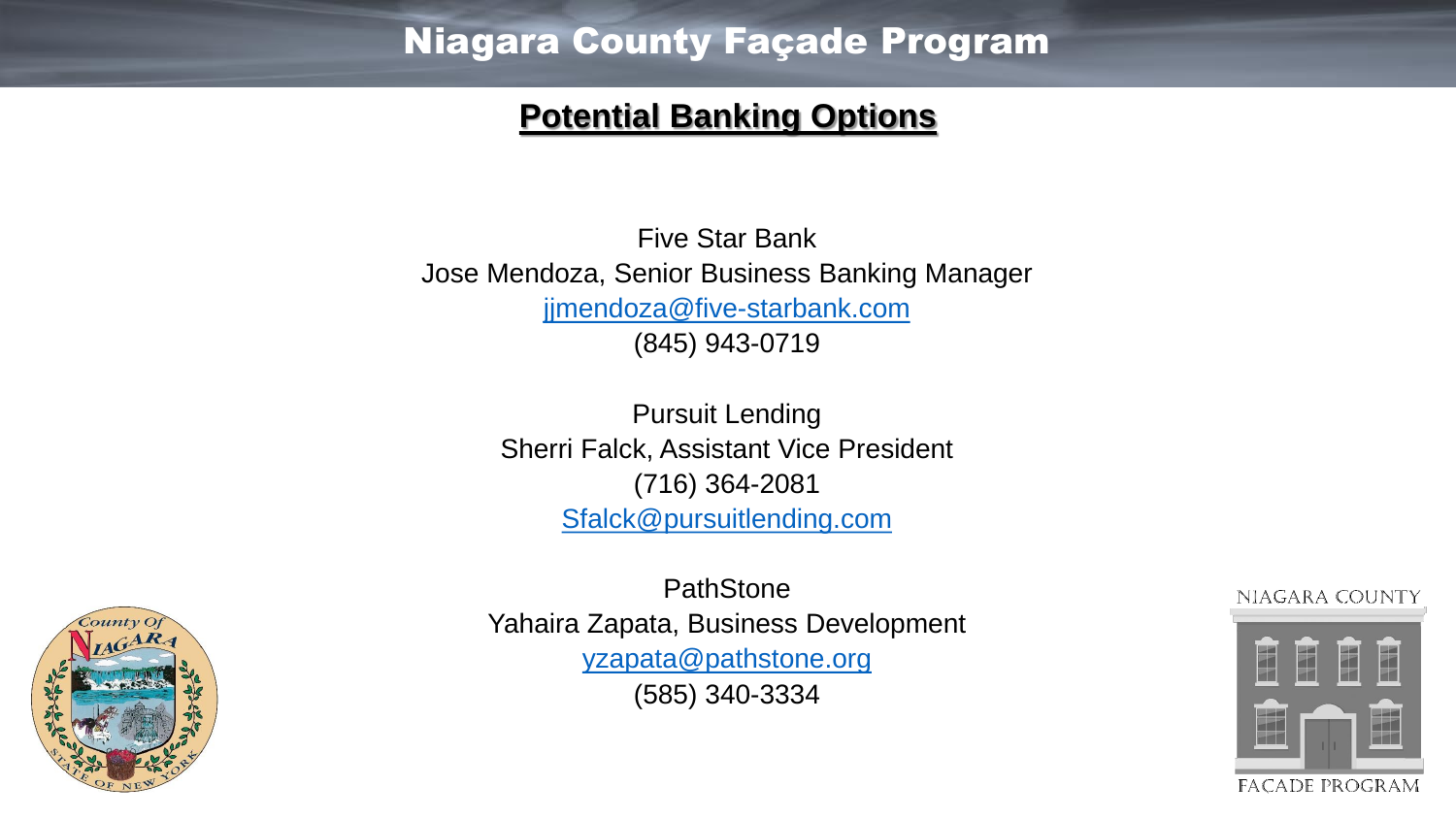#### **Frequently Asked Questions**

#### **What if my application is submitted late?**

Late applications will not be considered for funding.

#### **What if my application is determined to be incomplete?**

Incomplete applications will not be considered for funding. Applicants should carefully review their application packet before submitting.

#### **Which elected official should I contact for a letter of support?**

The letter of support can come from a mayor, supervisor, city/town/village council member, county legislator, state assembly member, or state senator representing the district in which your project is located.

#### **What is acceptable proof of matching funds?**

Proof of matching funds can include a bank statement, credit card statement, loan document, personal financial statement, etc. with account numbers redacted for security purposes.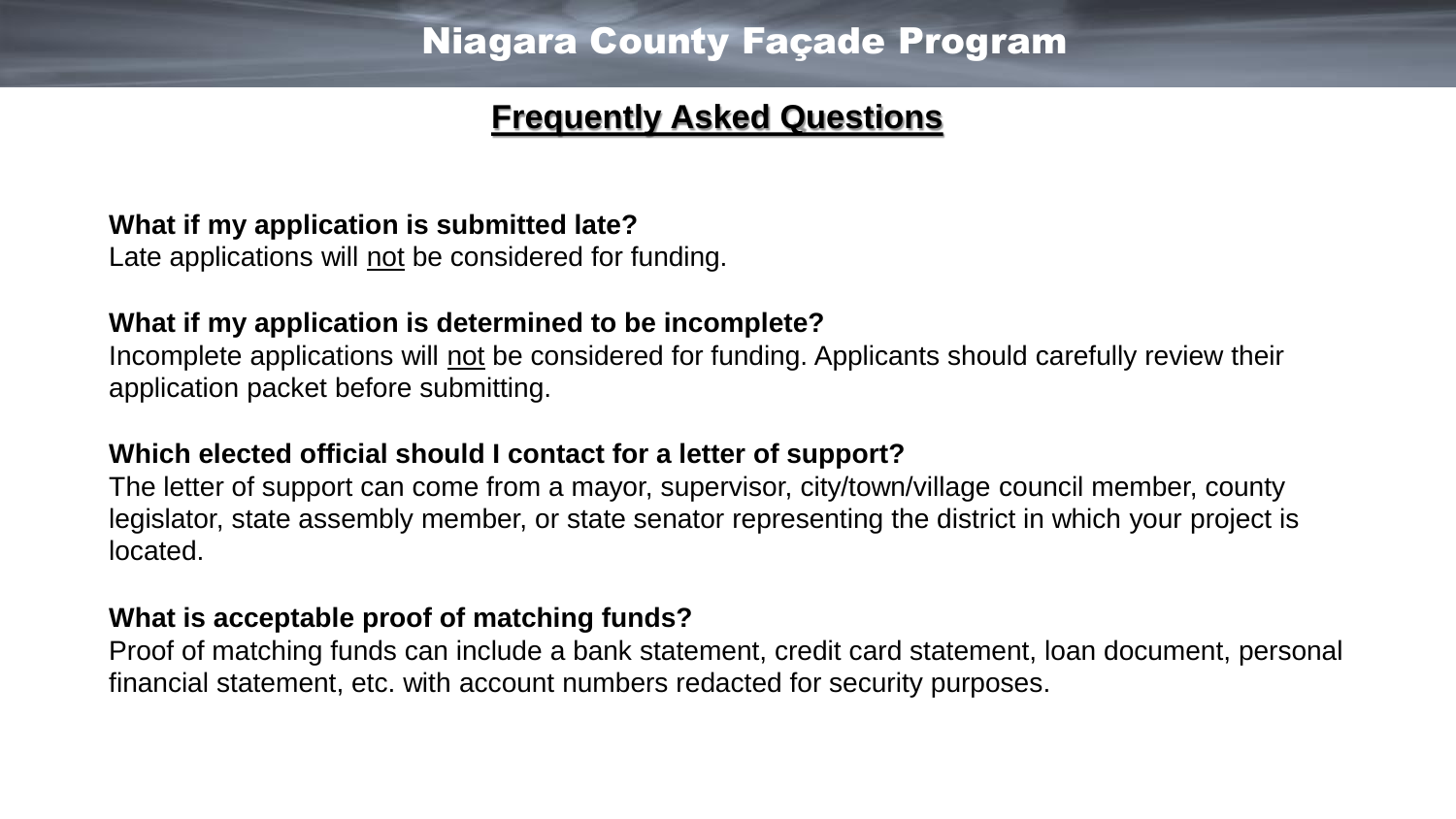#### **Additional Frequently Asked Questions**

#### **Are buildings owned by nonprofit organizations eligible for this program?**

The focus of this program is largely for-profit businesses. However, buildings owned by nonprofit organizations that are located on a "main street" or within a "well-defined business district" are eligible. Applicants should explain how the project contributes to the economic vitality of the area.

#### **Are apartments eligible for this program?**

Apartment buildings that are located on a "main street" or within a "well-defined business district" are eligible. Applicants should explain how the project contributes to the economic vitality of the area.

#### **Who should I contact to get bids for my project?**

Niagara County cannot recommend or supply a list of contractors, but applicants are strongly encouraged to use local companies wherever possible. Applicants can choose to either 1.) get a minimum of two bids from general contractors that will oversee all of the work, or if not using a general contractor, 2.) get a minimum of two bids for each type of work to be performed. For example, if the project involves installing a new awning and replacing a roof, the applicant must get a minimum of two bids from awning contractors and a minimum of two bids from roofing contractors, unless the contractor is capable of performing both types of work.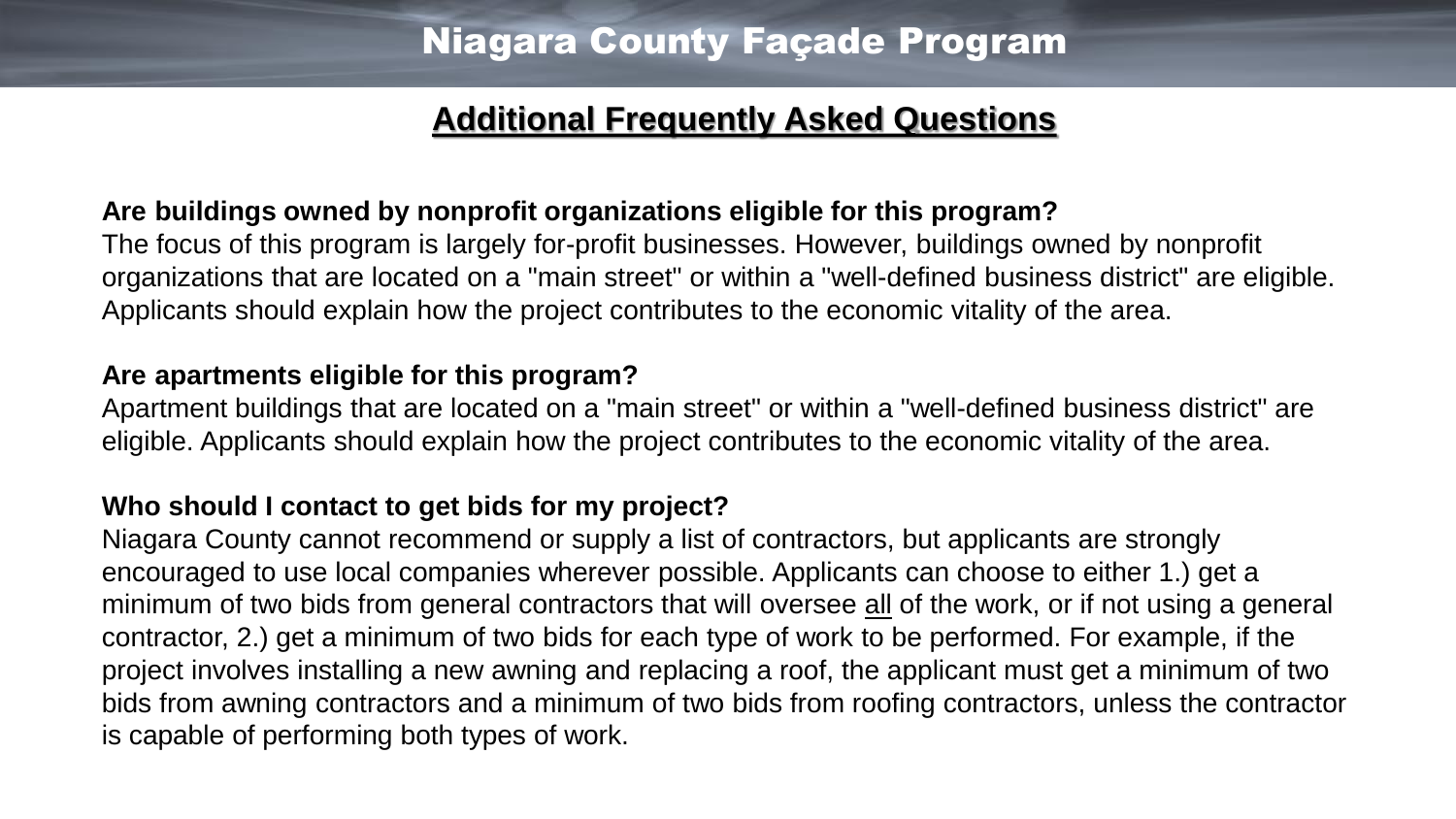#### **Additional Frequently Asked Questions**

#### **Can funding be used for sidewalks and parking lots?**

Funding can be used for sidewalks and parking areas if the applicant can successfully demonstrate how this work will help to grow the business and contribute to the vitality of the area.

#### **Can funding be used to make improvements to side and rear façades?**

This program focuses on front façades. However, side and rear façade projects are eligible, especially if they can be seen from the street or during the regular conduct of business, for example the rear patio of a restaurant.

#### **Will partial funding be considered?**

At its sole discretion, Niagara County may choose to award partial funding based upon application review. Funding requests may be reduced to exclude ineligible project costs or project costs that do not fully advance the goals of the program. Funding awards may also be reduced based on limited funding availability.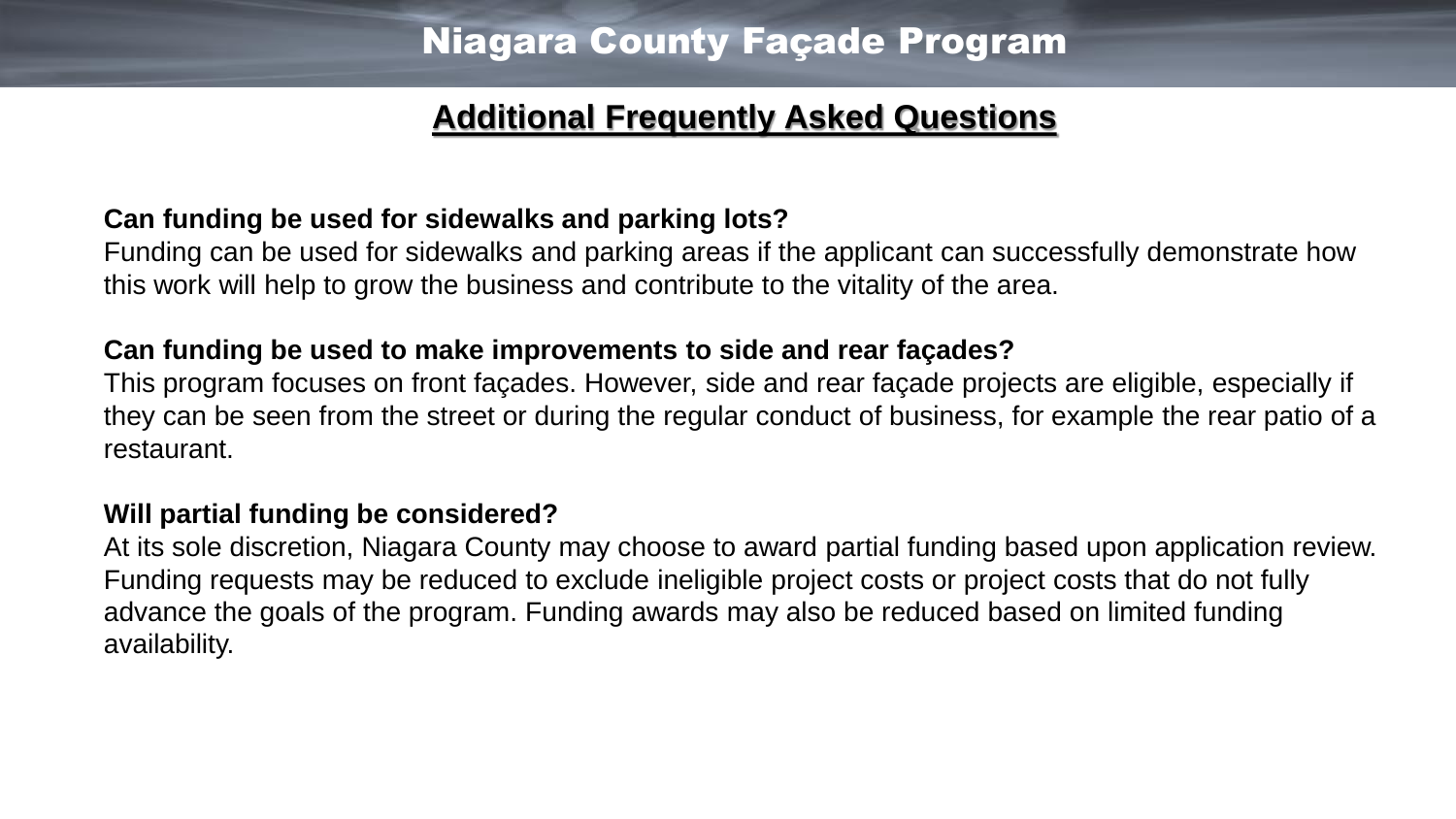#### **Additional Frequently Asked Questions**

#### **When I can I start my project?**

Do not start any work until *after* you have received a grant award letter from Niagara County. Expenses incurred prior to receiving an award letter will not be eligible for reimbursement. Once you have received the award letter, you can begin incurring expenses to be covered by the grant.

#### **Who should I contact if I have questions about this program?**

Send all questions via email to [info@niagaracountybusiness.com](mailto:info@niagaracountybusiness.com?subject=Question%20about%20Fa%C3%A7ade%20Program) or use the Contact Us form on our website [www.niagaracountybusiness.com.](https://www.niagaracountybusiness.com/) Please also check out the updated FAQs for the program which can be found at [www.niagaracountybusiness.com/facade-program.](https://www.niagaracountybusiness.com/facade-program)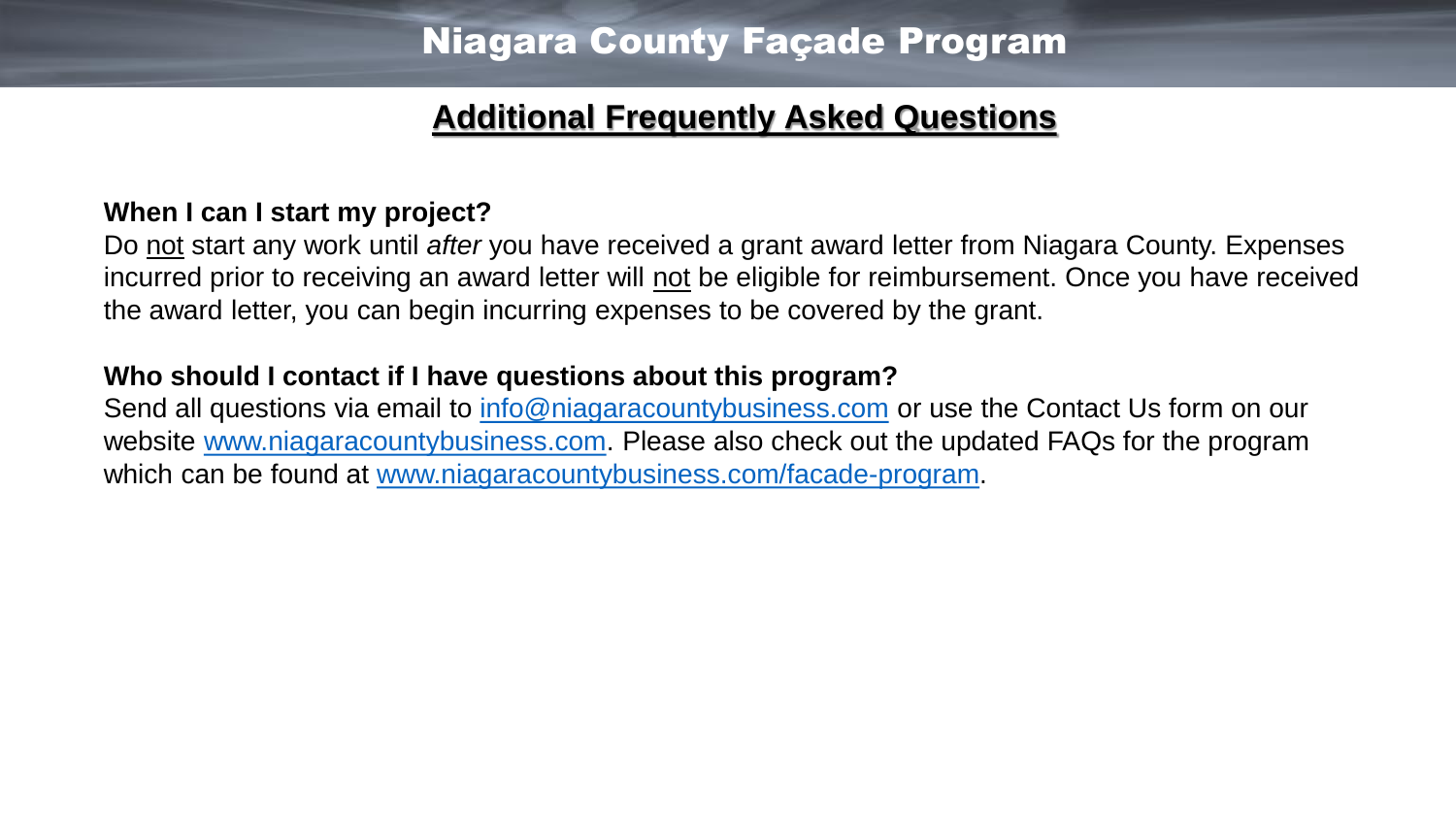## Questions????